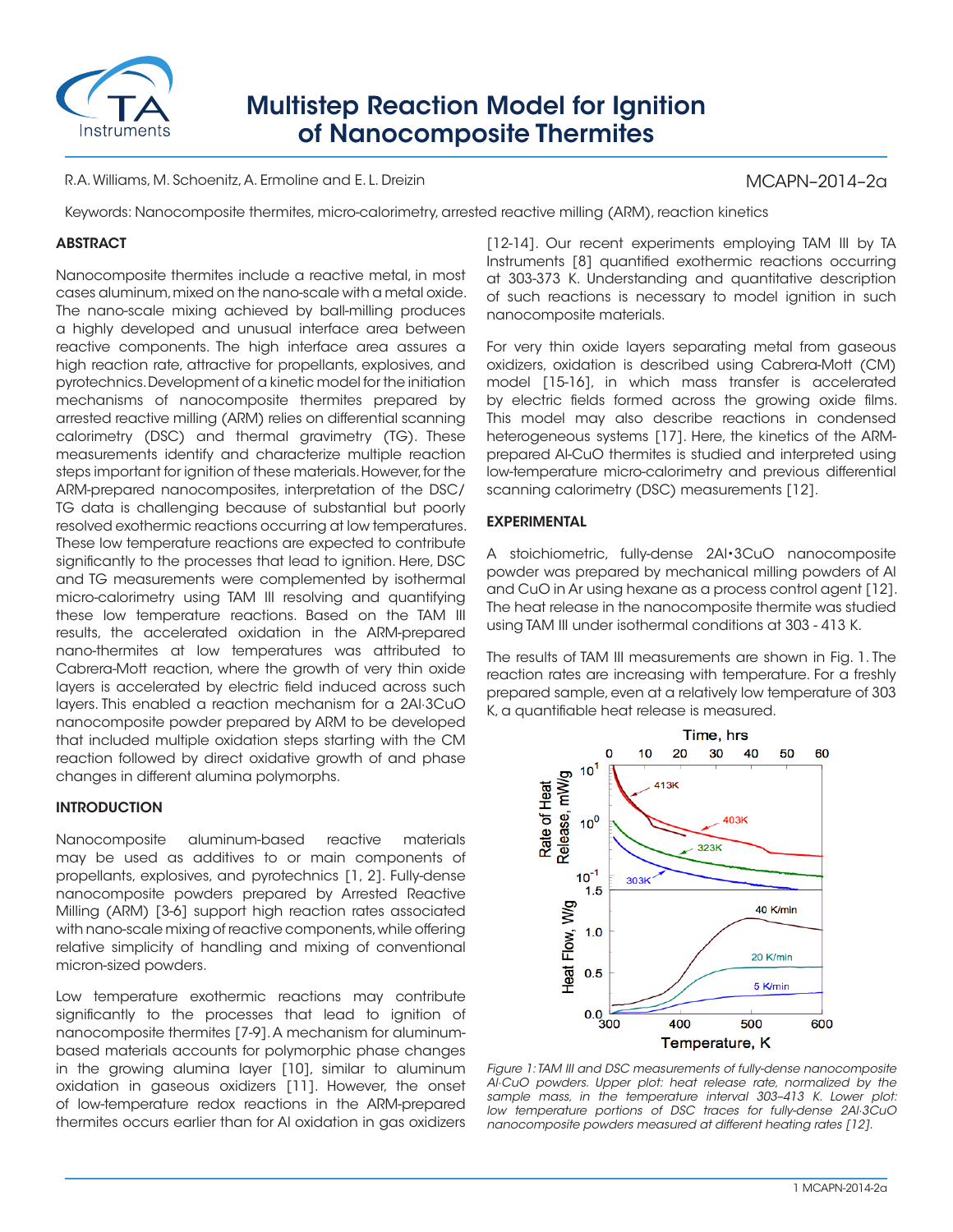Traces measured at 403 and 413 K, exhibit additional features compared to traces acquired at lower temperatures. Each high-temperature trace includes two stages with a relatively short transition period observed after about 10 and 40 hours for the samples reacting at 413 and 403 K, respectively. After the transition, the reaction rates decrease. Most likely, this transition is associated with a change in the structure of the growing interfacial Al2O3 layer, e.g., from amorphous to γ-crystalline, occurring when the layer grows above some critical thickness, specific for each temperature.

It was assumed that the initial parts of traces measured at 403 and 413 K are described by the same reaction mechanism as the measurements performed at 303 and 323 K. This reaction mechanism was also assumed to be active during early stages of the DSC experiments reported in ref [12]; the respective portions of the DSC signals are shown in Fig. 1. For all heating rates, a relatively sharp increase in the reaction rate was observed to occur between 350 and 450 K. As the temperature increased, the reaction rates stabilized or decreased at a higher heating rate.

### MODEL AND DATA PROCESSING

#### Reaction kinetics model

The nanocomposite material was assumed to include monosized spherical CuO inclusions in Al matrix [8], see Fig. 2. Based on SEM images of particle cross-sections, inclusion diameters were taken as 100 nm. Reduction of CuO at relatively low temperatures often results in formation of metallic Cu, without formation of intermediate phases [18]:

$$
3CuO + 2Al \rightarrow 3Cu + Al2O2
$$
 (1)

Reaction (1) was considered in the model. The inclusion diameter was being corrected assuming that all Cu formed as a result of reaction (1) remained inside the inclusion. The CuO/Cu core was surrounded by a growing  $Al_2O_3$  shell separating it from the Al matrix. The reaction rate is assumed to be limited by transport of reacting components through the shell.



*Figure 2: Core-shell geometry considered in the reaction model.*

The rate of reaction was described by the CM model for the core-shell geometry [7, 8]:

$$
\frac{dr_2}{dt} = K \exp\left(\frac{E_2}{k_B T} \frac{r_1}{r_2 h}\right) \tag{2}
$$

where  $k<sub>n</sub>$  is the Boltzmann constant, T is temperature,  $r<sub>1</sub>$  and  $\rm r_{_2}$  are the radii of the CuO core and Al $\rm _2O_3$  shell, respectively, h is the thickness of Al<sub>2</sub>O<sub>3</sub> shell: h=r<sub>2</sub>-r<sub>1</sub>, and K is described by an Arrhenius expression with the activation energy  $E_1$  and preexponent  $k_{0}$ :

$$
K = k_0 \exp(-E_1 / RT) \tag{3}
$$

The relation between radii,  $r_1$ , and  $r_2$ , is defined using a parameter *z =*  σ σ *s c h o e r l* e, where  $\sigma_{\rm core}^{\vphantom{\rm s}}$  and  $\sigma_{\rm shell}^{\vphantom{\rm s}}$  are the respective  $\overline{\phantom{\sigma}}$ 

volume changes of the core and shell [7, 8]:

$$
r_2^3 - r_1^3 - (r_{20}^3 - r_{10}^3) = z (r_1^3 - r_{10}^3)
$$
 (4)

where  $r_{10}$  and  $r_{20}$  are the initial core and external shell radii, respectively.

The parameter  $E<sub>2</sub>$  of the CM model reflecting the effect of Mott potential on the rate of mass transfer may increase with temperature [19] as:

$$
E_2(T) = a + bT \tag{5}
$$

where a and b are constants.

Four unknown parameters were used in the model (1)-(5):  $k_{0}$ ,  $E_1$ , a, b. They were found from joint processing of the results of DSC and TAM III measurements.

#### Data Processing

Both TAM III and DSC curves were interpreted to calculate changes in r<sub>1</sub> and h. The measured gravimetric rates of heat release,  $\dot{q}_{\text{\tiny exp}}^{\text{}}$ , were first transferred into mass changes, m<sub>i</sub>, for individual components in reaction (1):

$$
\dot{q}_{\text{exp}} = \frac{1}{M} \sum_{i} \Delta H_i \dot{m}_i \tag{6}
$$

where subscript i stands for AI, AI $_2$ O<sub>3</sub>, CuO and Cu; ΔH<sub>i</sub> is the specific enthalpy of formation of a respective component at the experimental temperature [20], and M is the total mass of material. Once the mass changes for individual components were calculated, the values of r<sub>1</sub> and h were found accounting for the component densities. For the time-dependent TAM III traces  $\dot{q}_{\textrm{\tiny exp}}(t)$ , the temporal changes in the radii  $r_1(t)$ ,  $r_2(t)$ , and thickness h(t) were then inserted in the system of equations 2-5 to find the best fit values for  $K_{\alpha}$ , E<sub>1</sub>, a, and b. All traces were fitted simultaneously using a customized procedure [9]. This allowed the determination of the kinetic parameters shown in Table 1.

|                                | Average              | Range                |              |
|--------------------------------|----------------------|----------------------|--------------|
| $k_0$ , nm/s                   | $2.1 \times 10^{-3}$ | $2.5 \times 10^{-6}$ | 1.8          |
| $E_1$ , J/mol                  | 44000                | 28000                | 61000        |
| $E_2$ , 10 <sup>-22</sup> J-nm | $-1502 + 5.52T$      | $-2088 + 7.45T$      | $-917+3.59T$ |

Table 1: Kinetic parameters obtained from processing TAM III and *DSC measurements.*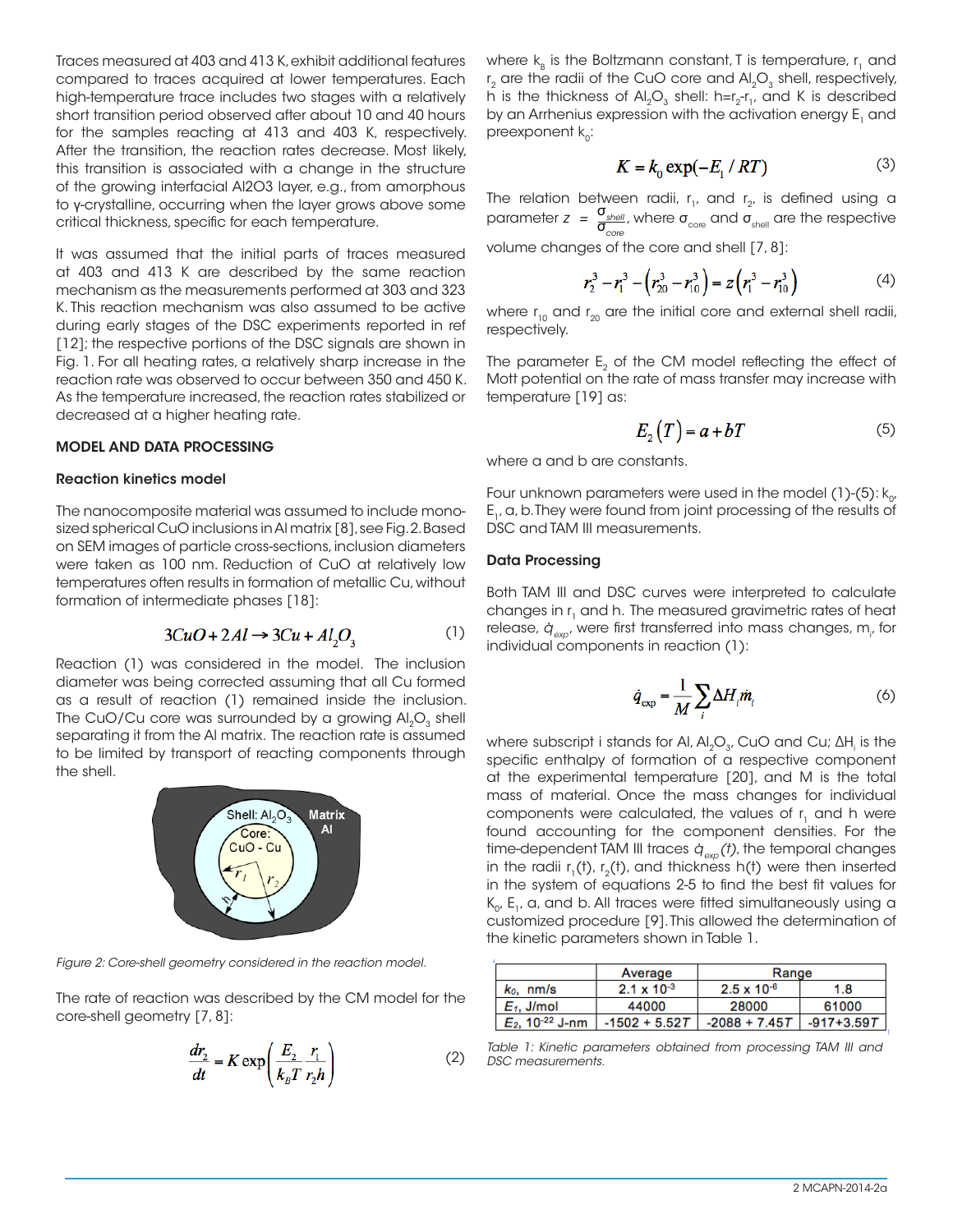## RESULTS

Samples used in DSC experiments aged for several months. The aging time was estimated using the initial oxide thickness and kinetic parameters found. Values for the initial thicknesses of alumina shell  $h_0$  found as adjustable parameters from fitting the DSC curves vary in the range of 0.77 – 1.04 nm. The freshly prepared samples were assumed to have  $h_0$ =0.39 nm [9]. The time required to age such samples at room temperature to grow 0.77 and 1.04 nm-thick oxide layers were calculated to be 3 and 12 months, respectively. There is also good correlation between the calculated and measured DSC traces (Fig. 3). In particular, the calculated curves predict the observed increase followed by a relatively constant heat flow.



*Figure 3: Experimental and theoretical DSC curves and oxide thickness at various heating rates. Initial thickness of Al<sub>2</sub>O<sub>3</sub> at 303 K is 0.88 nm.* 

For TAM III traces shown in Fig. 4 (upper plot), experimental and calculated results overlap. Each TAM III trace starts with a specific h, while  $h_0=0.39$  nm was used as a starting point for all calculations. The final result obtained in fitting the model to the DSC traces is shown in Fig. 4 (lower plot). The model couples a previously derived CM mechanism and an aluminum oxidation model including formation of different alumina polymorphs. The main features of the DSC curves are well described.



*Figure 4: Upper plot: comparison of the alumina oxide thickness inferred directly from TAM III measurements (symbols) and that predicted using the identified reaction kinetics (lines). Lower plot: experimental and calculated DSC curves for 2Al•3CuO at heating rates of 5, 20, and 40 K/min.*

## **CONCLUSION**

Simultaneous processing of the experimental data from DSC and microcalorimetry enabled us to determine the parameters for the CM kinetics describing redox reaction in the ARM-prepared Al-CuO thermite. The parameters specified in Table 1 enable one to describe the initial portions of the DSC curves (up to 600 K) measured at different heating rates as well as microcalorimetry traces recorded in the temperature range of 303 – 413 K. Introduced reaction kinetics enables one to predict how such materials are aging. This model describes initial stages of thermal initiation of such reactive materials subjected to heating, including conditions with high heating rates experienced in many practical systems. The CM mechanism was successfully coupled with reaction kinetics describing processes occurring at higher temperatures, such as thermally activated diffusion-limited oxidation, polymorphic phase changes in the growing oxide layers, and consumption of oxygen from condensed phase oxidizers.

#### ACKNOWLEDGEMENT

This work was supported by US Army Research Lab and Defense Threat Reduction Agency.